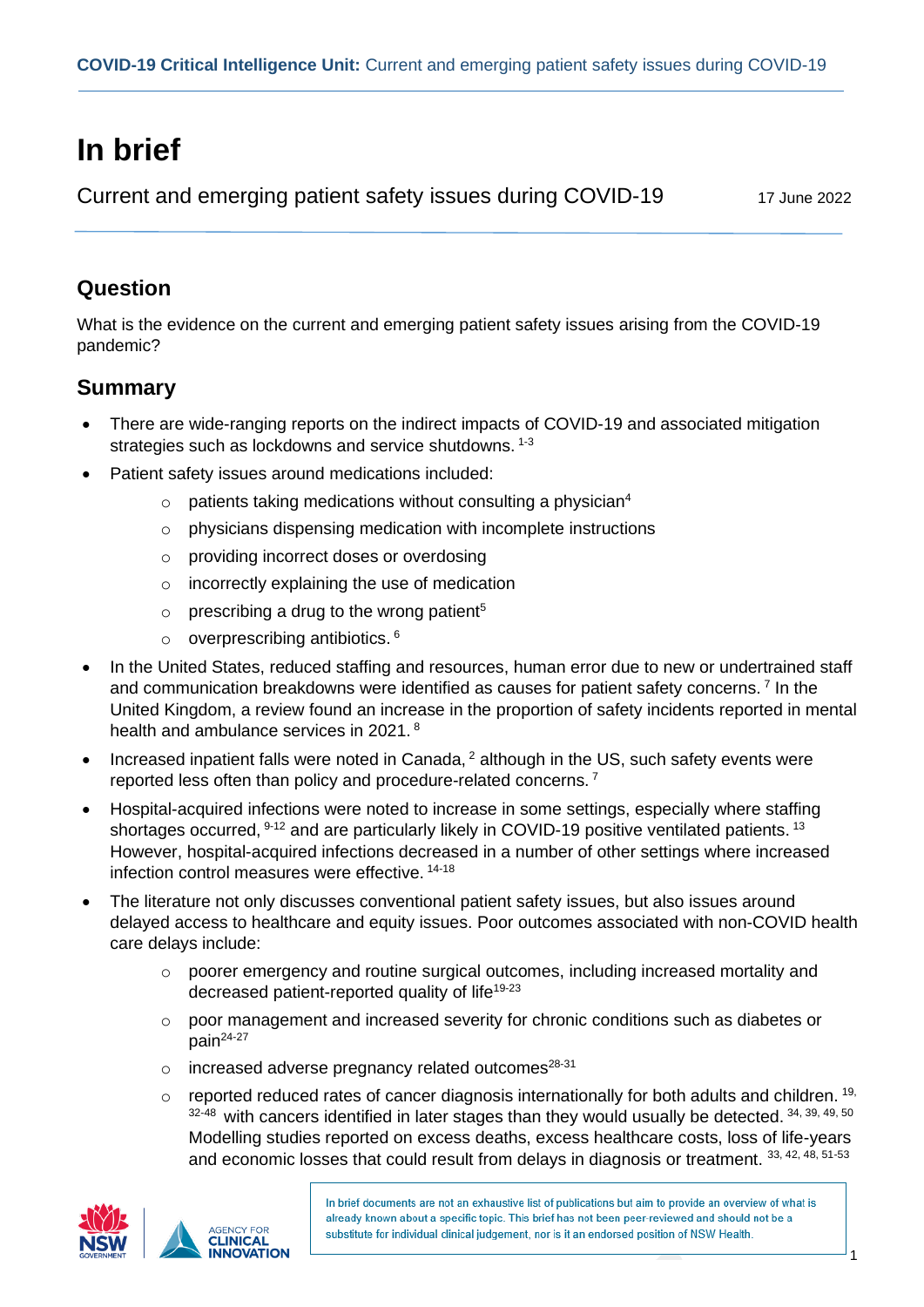## **Background**

- Healthcare systems and organisations instigated significant changes to routine services due to the threat of COVID-19. These included postponement of scheduled care, such as elective surgery, and reconfiguration, such as a shift to virtual care.<sup>54</sup> Suspension of multidisciplinary team meetings, staff members quarantined or relocated to units dedicated COVID-19 care, and personal protective equipment shortages were all factors significantly associated with delays in patient care. 43
- Additionally, lockdowns, the threat of contagion and a reluctance to further burden health services, have all resulted in patients not presenting for non-urgent symptoms or routine screens. 1, 55

### **Synthesised literature**

#### **Peer-reviewed literature**

#### **Direct patient safety concerns**

Infections

- Regarding hospital-acquired admissions, Singapore noted a decline in methicillin-resistant Staphylococcus aureus (MRSA) infections during COVID, <sup>17</sup> and Romania noted a decrease in Clostridium difficile, <sup>18</sup> suggesting that strict infection control measures were effective. One further Australian study noted that although hospital-acquired infections were more common in patients with prolonged length of stay during the pandemic, rates were much lower than noted in other countries. <sup>56</sup>
- Studies from the United States, however, noted increases in hospital-acquired infections during periods of staff shortages, <sup>9-12</sup> particularly during peaks in COVID waves. <sup>12</sup> An institutional review from the United States found no difference in the rates of hospital-acquired Clostridium difficile infection between COVID-19 and non-COVID-19 periods. <sup>12</sup> Hospital-acquired infections, including MRSA, increased in China, while community acquired infections were noted to decrease. <sup>9</sup>
- A systematic review found that ventilator-associated pneumonia is more likely to occur in individuals with COVID-19 than individuals ventilated for non-COVID reasons (odds ratio: 3.24). <sup>13</sup> The pooled estimated occurrence of ventilator-associated pneumonia was 45.4% in patients with COVID-19. <sup>13</sup>

Falls

- During Canada's first wave, there was an increase of falls on internal medicine and complex continuing care wards. This was potentially due to reduced supervision and increased personal protection equipment requirements. <sup>2</sup> However, in the United States, inpatient safety concerns not typically associated with COVID symptoms (such as falls, pressure injuries, perinatal events, venous thromboembolisms, surgery and anaesthesia events) were reported substantially less often than policy and procedure-related concerns. <sup>7</sup> When these concerns were reported, they were often described as a patient safety event that occurred to a patient with COVID-19, rather than as an event that was caused or made worse by COVID-19.
- In the community, reductions in activity levels appear to have been associated with fewer falls, <sup>57</sup> although concern has been raised about the possibility of increased falls in the elderly longer-term due to reduced mobility. <sup>58</sup>

**Medications** 

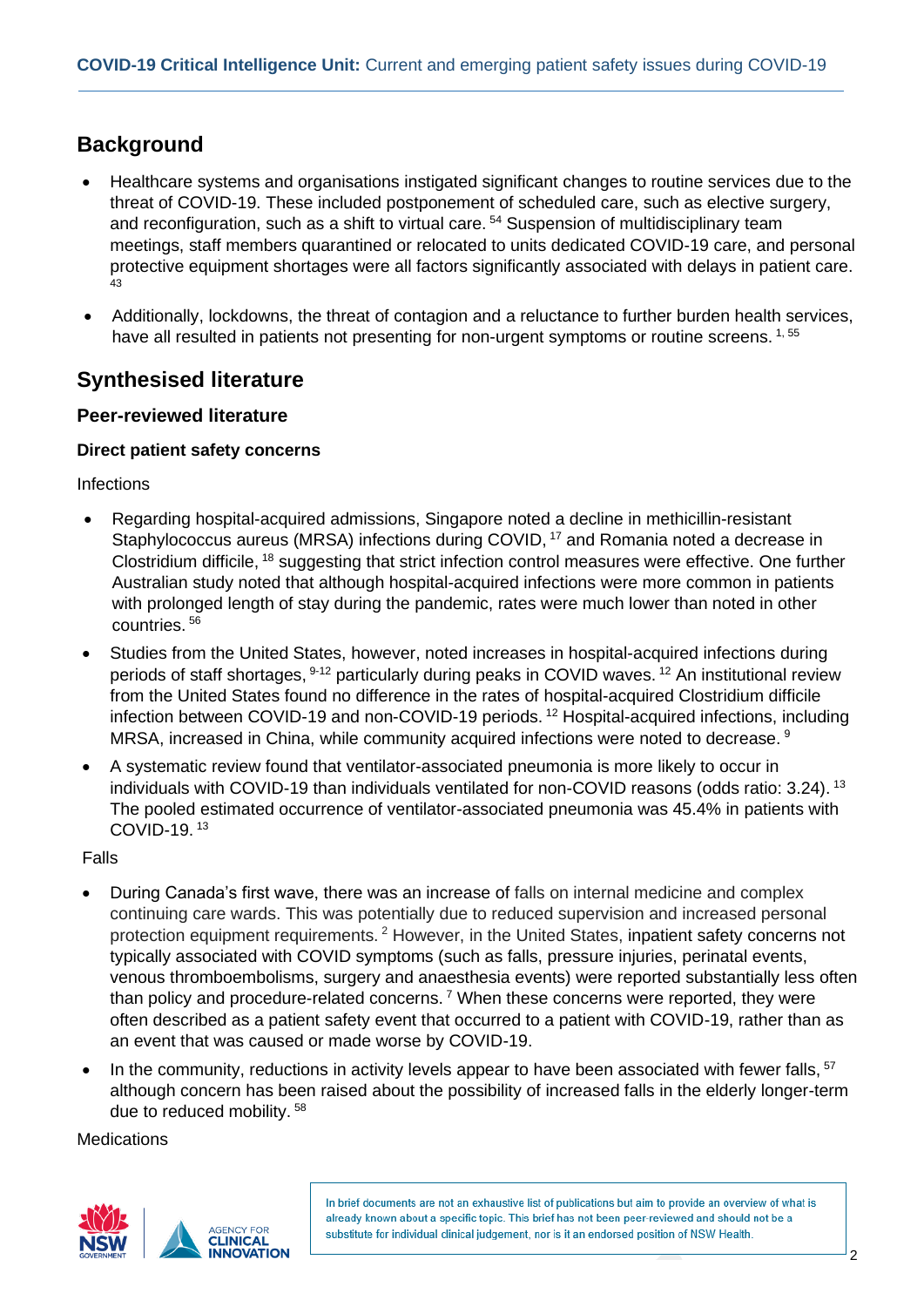- Increased rates of overprescribing of antibiotics as a consequence of not being able to see patients face-to-face. 6
- Medication errors reported by healthcare providers included:
	- o not checking for drug allergies
	- o dispensing medication with incomplete instructions
	- o providing incorrect doses or overdosing
	- o incorrectly explaining the use of medication
	- $\circ$  prescribing a drug to the wrong patient.<sup>5</sup>

Incorrect diagnoses

• Increased use of virtual appointments in dermatology was associated with diagnostic uncertainty and subsequent diagnosis changes when patients were finally seen in person. <sup>59</sup>

#### **Delays to accessing care**

- Many studies reported a decrease in new diagnoses and delays in treatment across a variety of conditions. These included:
	- $\circ$  cardiovascular conditions<sup>59-65</sup>
	- $\circ$  dementia<sup>60</sup>
	- $\circ$  hip fracture<sup>61</sup>
	- $\circ$  appendicitis<sup>20, 21, 66, 67</sup>
	- $\circ$  diabetes<sup>24, 25, 47, 60, 68</sup>
	- $\circ$  macular degeneration<sup>69</sup>
	- $\circ$  coeliac disease<sup>70</sup>
	- $\circ$  hepato-pancreato-biliary surgery<sup>71</sup>
	- $\circ$  urology referrals<sup>72</sup>
	- $o$  tuberculosis<sup>73</sup>
	- $\circ$  hip dysplasia follow-up.  $^{74}$
- Adverse or poorer outcomes resulting from such delays included:
	- o poorer emergency surgery outcomes (morbidity, need for blood and transfusions and 30 day mortality risk) <sup>19</sup>
	- $\circ$  surgical complications or death following late admission<sup>38</sup>
	- o mortality while waiting for cardiac surgery being significantly higher during the pandemic period compared with the pre-pandemic period<sup>22</sup>
	- $\circ$  increased severity and complications of appendicitis<sup>20, 21</sup>
	- $\circ$  higher patient reattendance rates following appendicitis treatment, potentially related to a decrease in surgical (and increase in conservative) management of appendicitis since COVID<sup>75</sup>
	- $\circ$  decreased patient-reported quality of life due to delays to elective surgery<sup>23</sup>
	- $\circ$  increased severity in diabetes<sup>24, 25</sup>
	- $\circ$  worsening of pain and perceived decline in treatment quality<sup>27</sup>



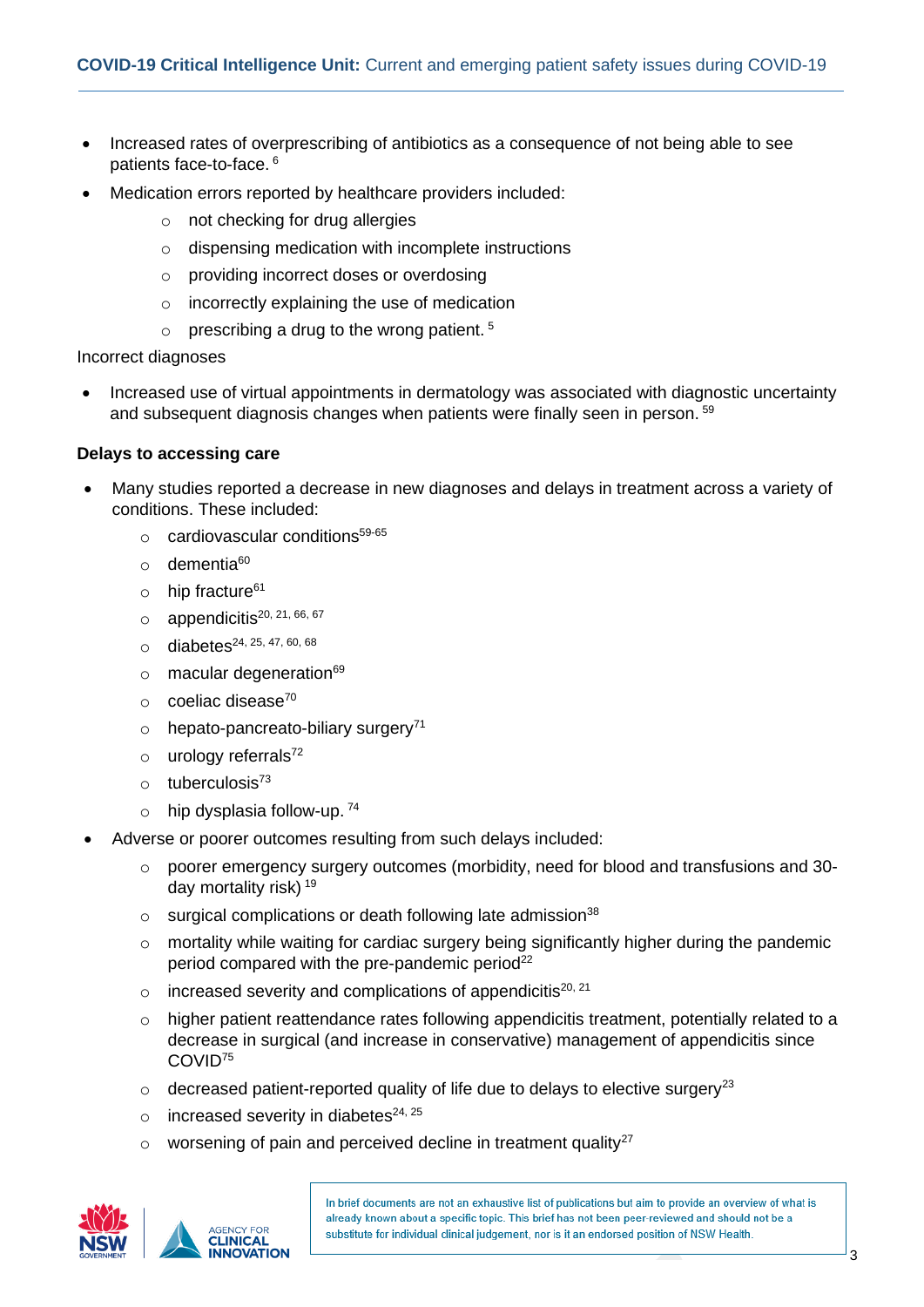- o greater visual impairment in macular degeneration following delays between appointments<sup>69</sup>
- $\circ$  ectopic pregnancies progressing to ruptures and increased blood loss<sup>28, 29</sup>
- $\circ$  increased incidence of molar pregnancies $30$
- $\circ$  patients with hip fractures developing deep vein thrombosis<sup>76</sup>
- $\circ$  increased stillbirth rate<sup>31</sup>
- $\circ$  stroke severity, including functional and independence outcomes $64$
- $\circ$  more severe presentations of paediatric diabetic ketoacidosis. 26
- A year-long review of diagnosis data from Spain, pertaining to all ICD-10 diagnoses, revealed a marked decrease (31.1%) in overall diagnoses following COVID. This suggested a large number of untreated and undetected cases across conditions. <sup>3</sup> Post-mortem data in the UK identified a significant increase in cases where delays in accessing medical care potentially contributed to death. Lockdown was a contributing factor in a proportion of suicides (24%) and drug and alcoholrelated deaths (12%).<sup>77</sup>
- A systematic review and meta-analysis found that worldwide screening for breast, cervical and colon cancers experienced a significant decline during the pandemic.  $\frac{78}{10}$  The pooled incidence rate ratios compared to pre-COVID period were 0.63, 0.11. and 0.10 for breast, cervical, and colon cancer screening, respectively. <sup>78</sup>

#### Equity

• Delays in presentation or care have been noted to disproportionally affect some groups including: children under five, <sup>79</sup> the elderly, <sup>45, 80</sup> those who are more severely ill, <sup>79</sup> men, <sup>80</sup> and patients of races other than White. <sup>81</sup>

Patient and clinician reported outcomes

- Patients responding to surveys have also reported issues potentially leading to harm included refusal to access scheduled services due to: fear of COVID, avoiding healthcare settings even if having an acute onset issue, and taking medications without consulting a physician.<sup>4</sup>
- Surveys of paediatricians,  $47,82$  diabetes services<sup>68</sup> or cancer centres,  $36,47,82,83$  reported that delays in care have contributed to delayed diagnoses, other harm or even deaths.

Modelling consequences of delays

- In Australia, 88 excess deaths and \$12 million excess healthcare costs were predicted over five years for all patients diagnosed with four major cancers in 2020.<sup>33</sup> In England, delays in cancer diagnosis for four major cancers during the first COVID wave were predicted to lead to 3,620 avoidable deaths, translating to economic losses of £103.8 million. <sup>51</sup>
- For colorectal cancer, more advanced cancer stage and death were predicted outcomes of delays to colonoscopies in Italy.<sup>42</sup> Delays to the referral pathway in the UK had the potential to cause significant mortality and loss of life years. <sup>52</sup>
- In Spain, delays for skin cancer surgery were estimated to result in increased size, thickness in tumours and reduced survival rates. <sup>48</sup>
- In Ontario, Canada, excess waiting times for cancer surgery translated to 0.01–0.07 life-years lost per patient. 53

#### **Grey literature**

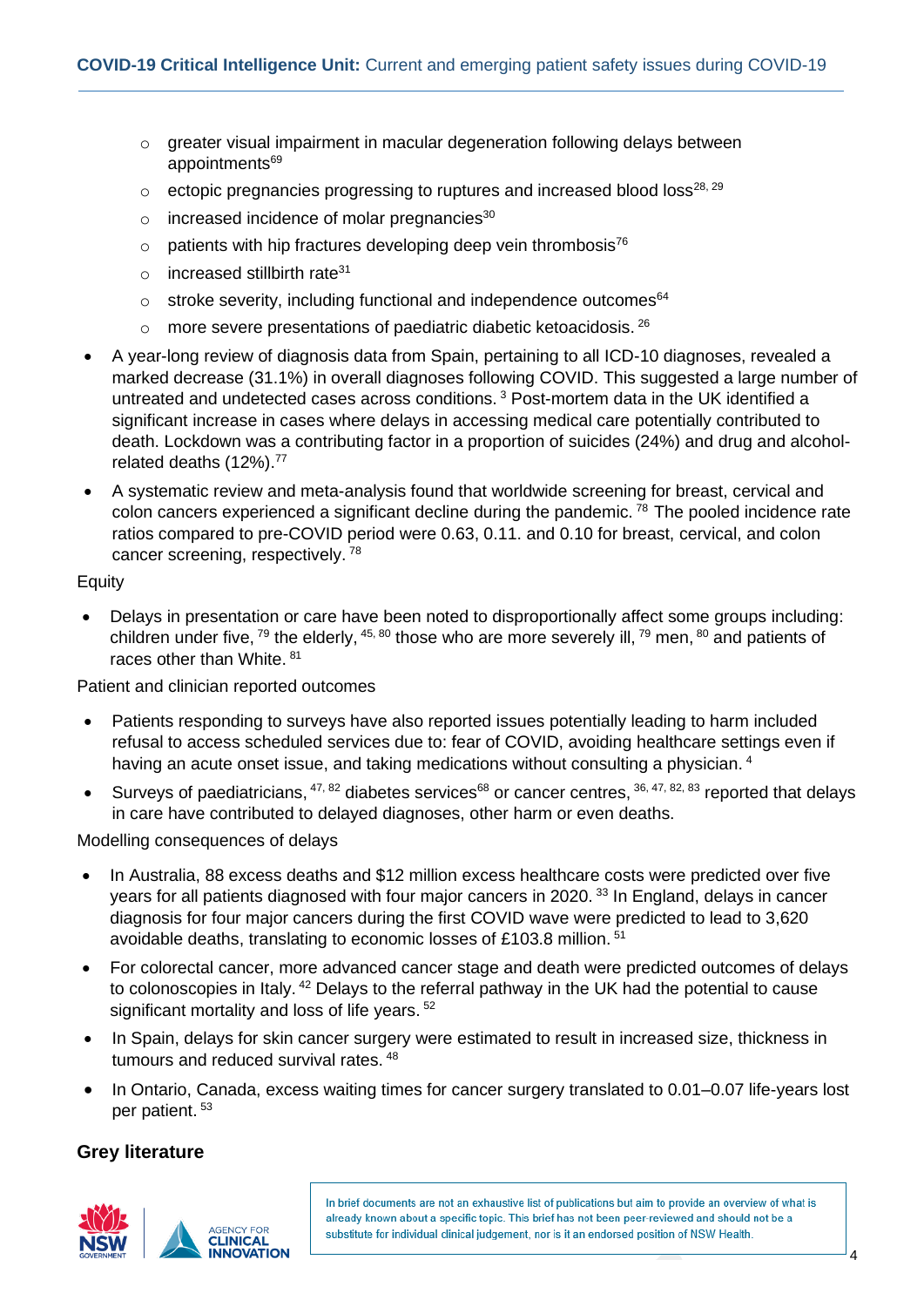- A review of [patient safety concerns](https://www.ahrq.gov/sites/default/files/wysiwyg/npsd/data/spotlights/spotlight-ptsafety-and-covid-19.pdf) in the US during the pandemic, found cases where the cause of the safety concern was related to reduced staffing or resources during COVID. Examples included: pressure uIcers caused by busy environment and lack of time to reposition patients, human error due to new or undertrained staff, or communication breakdowns at shift changes.<sup>7</sup>
- A review of patient [safety incidents](https://www.england.nhs.uk/publication/nrls-national-patient-safety-incident-reports-commentary-september-2021/) in the UK found that, from April 2020, the proportion of safety incidents reported in mental health and ambulance services increased, consistent with changes in services related to COVID. The number of reported incidents where patients died increased by 47.7%, however this figure would have included all patients with and without COVID-19.  $8$
- According to data from the Centers for Disease Control and Prevention (CDC), delays in care have been noted to disproportionally affect certain groups including: unpaid caregivers, people with two or more underlying medical conditions, those with health insurance, adults aged 18-24 years, people with disabilities and those who are black or Hispanic. <sup>84</sup>

### **Method**

To inform this brief, PubMed and Google searches were conducted using terms related to patient safety and diagnosis delays on 10 May 2022.

#### **PubMed Search terms**

((("patient safety"[MeSH Terms] OR "patient harm"[ Title/Abstract] OR "patient safety"[Title/Abstract]) AND "medical error\*"[MeSH Terms]) OR "medical error\*"[Title/Abstract] OR "medication errors"[MeSH Terms] OR "medication error\*"[Title/Abstract] OR "malpractice"[MeSH Terms] OR "delayed diagnosis"[MeSH Terms] OR delayed transfer[Text Word] OR delayed access[Text Word] OR "patient harm"[Title/Abstract] OR "missed diagnosis"[MeSH Terms]) AND ("COVID-19"[Title/Abstract] OR "COVID-19"[MeSH Terms] OR "sars cov 2"[Title/Abstract] OR "sars cov 2"[MeSH Terms] OR "Severe Acute Respiratory Syndrome Coronavirus 2"[Title/Abstract] OR "2019 NCOV"[Title/Abstract] OR "Covid19"[Title/Abstract] OR "COVID-19"[Title/Abstract] OR "sars cov 2"[Title/Abstract] OR "Severe Acute Respiratory Syndrome Coronavirus 2"[Supplementary Concept])

## **References**

- 1. Fournier J-P, Amélineau J-B, Hild S, et al. Patient-safety incidents during COVID-19 health crisis in France: An exploratory sequential multi-method study in primary care. Eur J Gen Pract. 2021 2021/01/01;27(1):142-51. DOI: 10.1080/13814788.2021.1945029
- 2. Lombardi J, Strobel S, Pullar V, et al. Exploring Changes in Patient Safety Incidents During the COVID-19 Pandemic in a Canadian Regional Hospital System: A Retrospective Time Series Analysis. J Patient Saf. 2022 Feb 8. DOI: 10.1097/pts.0000000000000991
- 3. Pifarré IAH, Vidal-Alaball J, Gil J, et al. Missing Diagnoses during the COVID-19 Pandemic: A Year in Review. Int J Environ Res Public Health. 2021 May 17;18(10). DOI: 10.3390/ijerph18105335
- 4. Gualano MR, Corradi A, Voglino G, et al. Beyond COVID-19: a cross-sectional study in Italy exploring the covid collateral impacts on healthcare services. Health Policy. 2021 2021/07/01/;125(7):869-76. DOI: https://doi.org/10.1016/j.healthpol.2021.03.005
- 5. Abbas A, Al-Otaibi T, Gheith OA, et al. Sleep Quality Among Healthcare Workers During the COVID-19 Pandemic and Its Impact on Medical Errors: Kuwait Experience. Turk Thorac J. 2021;22(2):142-8. DOI: 10.5152/TurkThoracJ.2021.20245
- 6. Armitage R, Nellums LB. Antibiotic prescribing in general practice during COVID-19. Lancet Infect Dis. 2021;21(6):e144. DOI: 10.1016/S1473-3099(20)30917-8
- 7. Agency for Healthcare Research and Quality. NPSD data spotlight, patient safety and COVID-19: a qualitative analysis of concerns during the public health emergency [Internet]. Rockville, MD: AHRQ; 2021 [cited 2022 May 16]. Available from:

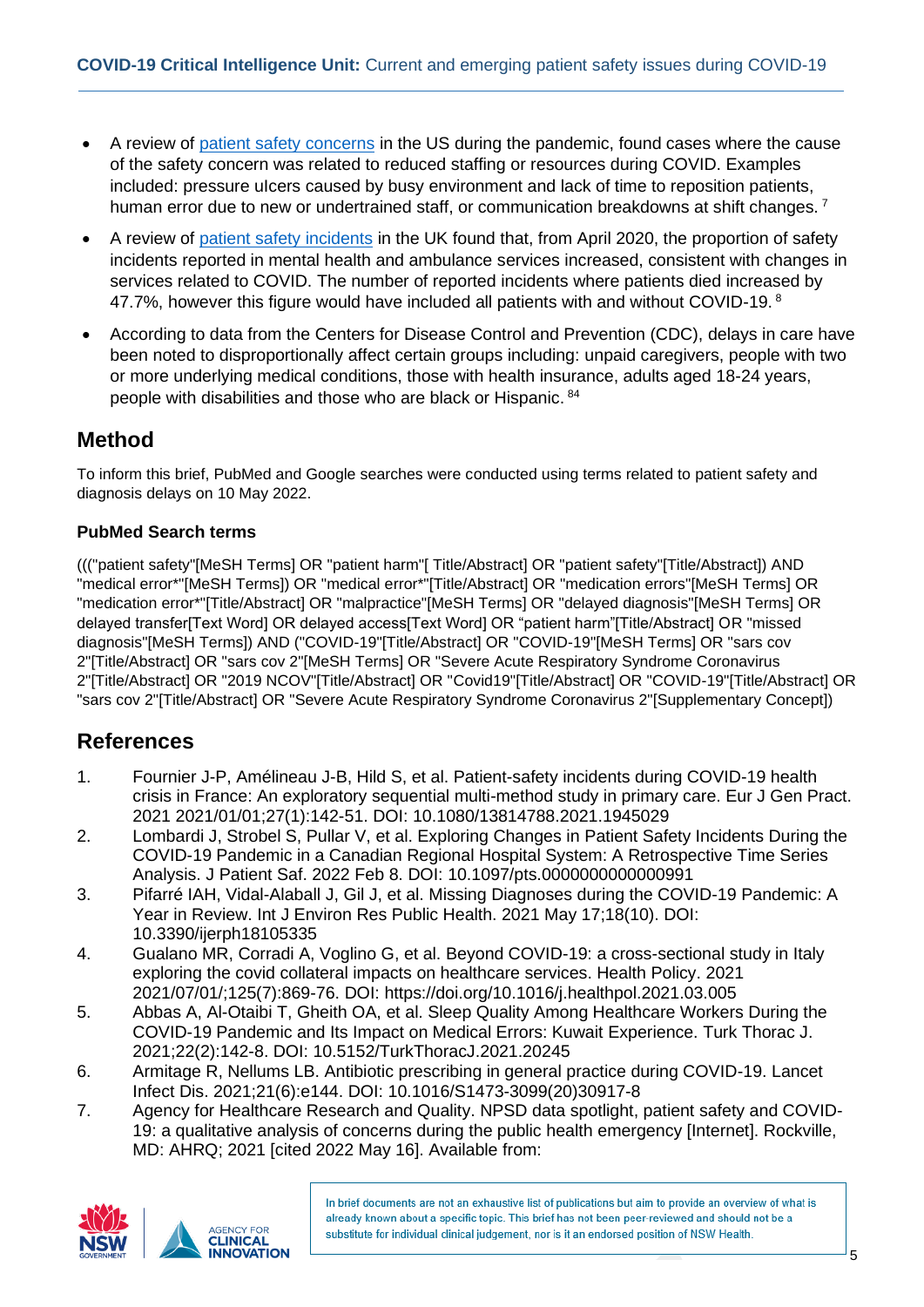https://www.ahrq.gov/sites/default/files/wysiwyg/npsd/data/spotlights/spotlight-ptsafety-andcovid-19.pdf

- 8. National Health Services (NHS). NRLS national patient safety incident reports: commentary (September 2021) [Internet]. United Kingdom: NHS; 2021 [cited 2022 May 16]. Available from: https://www.england.nhs.uk/publication/nrls-national-patient-safety-incident-reportscommentary-september-2021/
- 9. Chen C, Zhu P, Zhang Y, et al. Effect of the "Normalized Epidemic Prevention and Control Requirements" on hospital-acquired and community-acquired infections in China. BMC Infect Dis. 2021 Nov 23;21(1):1178. DOI: 10.1186/s12879-021-06886-y
- 10. Halverson T, Mikolajczak A, Mora N, et al. Impact of COVID-19 on hospital acquired infections. Am J Infect Control. 2022 2022/03/06/. DOI: https://doi.org/10.1016/j.ajic.2022.02.030
- 11. Perez S, Innes GK, Walters MS, et al. Increase in Hospital-Acquired Carbapenem-Resistant Acinetobacter baumannii Infection and Colonization in an Acute Care Hospital During a Surge in COVID-19 Admissions - New Jersey, February-July 2020. MMWR Morb Mortal Wkly Rep. 2020 Dec 4;69(48):1827-31. DOI: 10.15585/mmwr.mm6948e1
- 12. Yadlapati S, Jarrett SA, Lo KB, et al. Examining the Rate of Clostridioides (Formerly Clostridium) Difficile Infection Pre- and Post-COVID-19 Pandemic: An Institutional Review. Cureus. 2021 Dec;13(12):e20397. DOI: 10.7759/cureus.20397
- 13. Ippolito M, Misseri G, Catalisano G, et al. Ventilator-Associated Pneumonia in Patients with COVID-19: A Systematic Review and Meta-Analysis. Antibiotics (Basel). 2021 May 7;10(5). DOI: 10.3390/antibiotics10050545
- 14. Tham N, Fazio T, Johnson D, et al. Hospital Acquired Infections in Surgical Patients: Impact of COVID-19-Related Infection Prevention Measures. World J Surg. 2022 2022/06/01;46(6):1249- 58. DOI: 10.1007/s00268-022-06539-4
- 15. Lo SH, Lin CY, Hung CT, et al. The impact of universal face masking and enhanced hand hygiene for COVID-19 disease prevention on the incidence of hospital-acquired infections in a Taiwanese hospital. Int J Infect Dis. 2021 Mar;104:15-8. DOI: 10.1016/j.ijid.2020.12.072
- 16. Cerulli Irelli E, Orlando B, Cocchi E, et al. The potential impact of enhanced hygienic measures during the COVID-19 outbreak on hospital-acquired infections: A pragmatic study in neurological units. J Neurol Sci. 2020 Nov 15;418:117111. DOI: 10.1016/j.jns.2020.117111
- 17. Wee LEI, Conceicao EP, Tan JY, et al. Unintended consequences of infection prevention and control measures during COVID-19 pandemic. Am J Infect Control. 2021 Apr;49(4):469-77. DOI: 10.1016/j.ajic.2020.10.019
- 18. Sipos S, Vlad C, Prejbeanu R, et al. Impact of COVID-19 prevention measures on Clostridioides difficile infections in a regional acute care hospital. Exp Ther Med. 2021 Nov;22(5):1215. DOI: 10.3892/etm.2021.10649
- 19. Ciarleglio FA, Rigoni M, Mereu L, et al. The negative effects of COVID-19 and national lockdown on emergency surgery morbidity due to delayed access. World J Emerg Surg. 2021;16(1):37. DOI: 10.1186/s13017-021-00382-z
- 20. Burgard M, Cherbanyk F, Nassiopoulos K, et al. An effect of the COVID-19 pandemic: Significantly more complicated appendicitis due to delayed presentation of patients! PLoS One. 2021;16(5):e0249171. DOI: 10.1371/journal.pone.0249171
- 21. Bickel A, Ganam S, Abu Shakra I, et al. Delayed diagnosis and subsequently increased severity of acute appendicitis (compatible with clinical-pathologic grounds) during the COVID-19 pandemic: an observational case-control study. BMC Gastroenterology. 2022 2022/01/11;22(1):19. DOI: 10.1186/s12876-021-02024-9
- 22. Tam DY, Qiu F, Manoragavan R, et al. The Impact of the COVID-19 Pandemic on Cardiac Procedure Wait List Mortality in Ontario, Canada. Can J Cardiol. 2021;37(10):1547-54. DOI: 10.1016/j.cjca.2021.05.008
- 23. Karimuddin A, Albanese CM, Crump T, et al. Measuring the impact of delayed access to elective cholecystectomy through patient's cost-utility: an observational cohort study. Int J Qual Health Care. 2021;33(1):mzab018. DOI: 10.1093/intqhc/mzab018

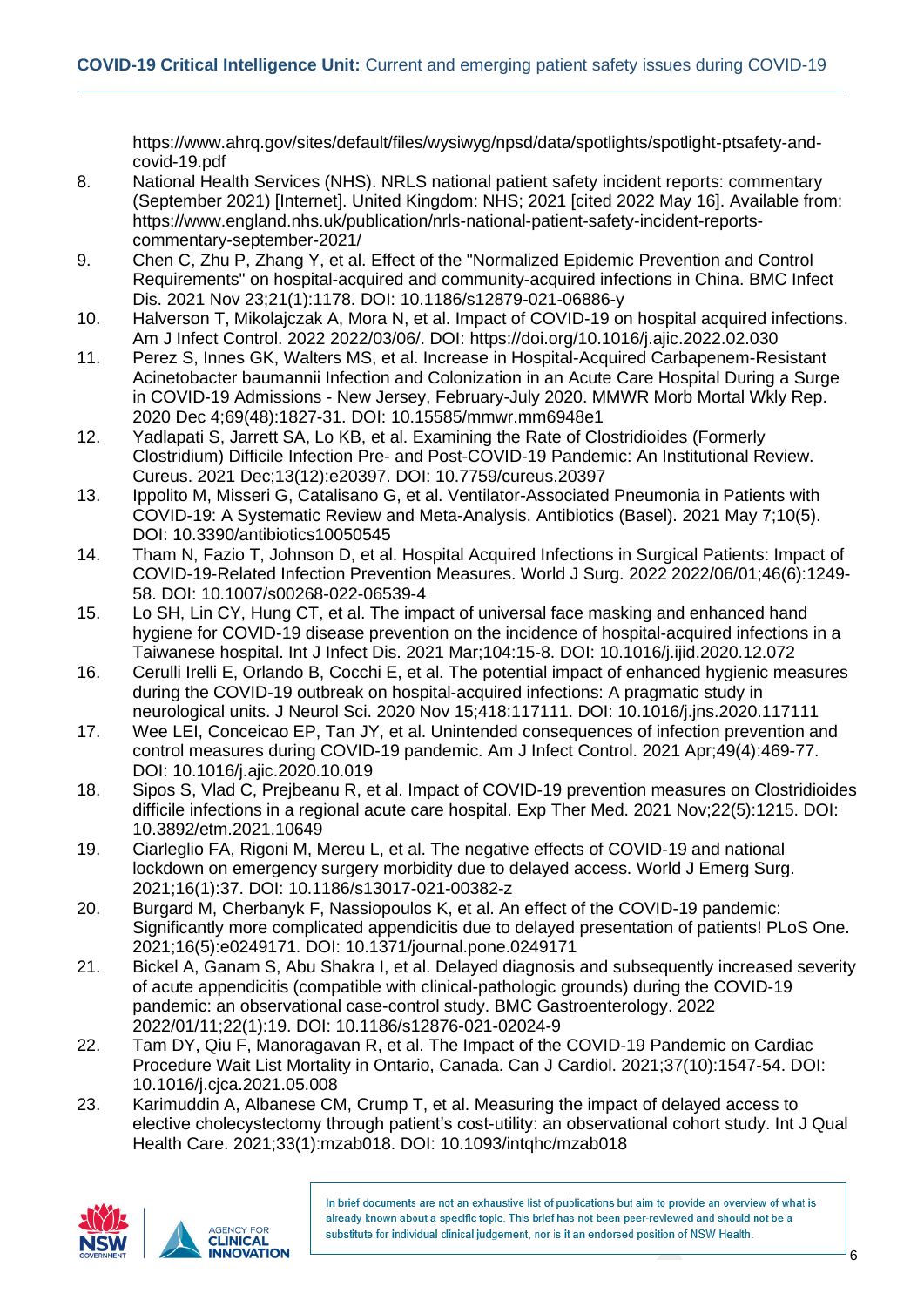- 24. Botelho TA, Santos JMN, Pinho CMS, et al. Ketoacidosis in new-onset type 1 diabetes: did the severity increase during the COVID-19 pandemic? J Pediatr Endocrinol Metab 2022;35(1):73-7. DOI: doi:10.1515/jpem-2021-0449
- 25. Rabbone I, Schiaffini R, Cherubini V, et al. Has COVID-19 Delayed the Diagnosis and Worsened the Presentation of Type 1 Diabetes in Children? Diabetes Care. 2020;43(11):2870- 2. DOI: 10.2337/dc20-1321
- 26. Salmi H, Heinonen S, Hästbacka J, et al. New-onset type 1 diabetes in Finnish children during the COVID-19 pandemic. Arch Dis Child. 2022;107(2):180-5. DOI: 10.1136/archdischild-2020- 321220
- 27. Chatkoff DK, Leonard MT, Najdi RR, et al. A Brief Survey of the COVID-19 Pandemic's Impact on the Chronic Pain Experience. Pain Manag Nurs. 2022 2022/02/01/;23(1):3-8. DOI: https://doi.org/10.1016/j.pmn.2021.10.003
- 28. Barg M, Rotem R, Mor P, et al. Delayed presentation of ectopic pregnancy during the COVID-19 pandemic: A retrospective study of a collateral effect. Int J Gynaecol Obstet. 2021;153(3):457-61. DOI: 10.1002/ijgo.13647
- 29. Dvash S, Cuckle H, Smorgick N, et al. Increase rate of ruptured tubal ectopic pregnancy during the COVID-19 pandemic. Eur J Obstet Gynecol Reprod Biol. 2021 2021/04/01/;259:95-9. DOI: https://doi.org/10.1016/j.ejogrb.2021.01.054
- 30. Aiob A, Naskovica K, Sharon A, et al. A possible association between hydatidiform mole and the COVID-19 pandemic: A retrospective cohort study. Gynecologic Oncology. 2021 2021/05/01/;161(2):454-7. DOI: https://doi.org/10.1016/j.ygyno.2021.02.035
- 31. Mor M, Kugler N, Jauniaux E, et al. Impact of the COVID-19 Pandemic on Excess Perinatal Mortality and Morbidity in Israel. Am J Perinatol. 2021 05/03/21;38(04):398-403.
- 32. De Luca P, Bisogno A, Colacurcio V, et al. Diagnosis and treatment delay of head and neck cancers during COVID-19 era in a tertiary care academic hospital: what should we expect? Eur Arch Otorhinolaryngol. 2022;279(2):961-5. DOI: 10.1007/s00405-021-06834-1
- 33. Degeling K, Baxter NN, Emery J, et al. An inverse stage-shift model to estimate the excess mortality and health economic impact of delayed access to cancer services due to the COVID-19 pandemic. Asia Pac J Clin Oncol. 2021 2021/08/01;17(4):359-67. DOI: https://doi.org/10.1111/ajco.13505
- 34. Gazzini L, Fazio E, Dallari V, et al. Impact of the COVID-19 pandemic on head and neck cancer diagnosis: data from a single referral center, South Tyrol, northern Italy. European Archives of Oto-Rhino-Laryngology. 2022 2022/06/01;279(6):3159-66. DOI: 10.1007/s00405-021-07164-y
- 35. Gupta N, Chauhan AS, Prinja S, et al. Impact of COVID-19 on Outcomes for Patients With Cervical Cancer in India. JCO Global Oncology. 2021 2021/12/01(7):716-25. DOI: 10.1200/GO.20.00654
- 36. Jazieh AR, Akbulut H, Curigliano G, et al. Impact of the COVID-19 Pandemic on Cancer Care: A Global Collaborative Study. JCO Global Oncology. 2020 2020/11/01(6):1428-38. DOI: 10.1200/GO.20.00351
- 37. Kaufman HW, Chen Z, Niles J, et al. Changes in the Number of US Patients With Newly Identified Cancer Before and During the Coronavirus Disease 2019 (COVID-19) Pandemic. JAMA Netw Open. 2020;3(8):e2017267. DOI: 10.1001/jamanetworkopen.2020.17267
- 38. Khan R, Zaidi N, Chituku T, et al. Non- COVID fatalities in the COVID era: A paradigm shift in the face of a pandemic- lessons learnt (or not). Ann Med Surg (Lond). 2021;70:102617. DOI: 10.1016/j.amsu.2021.102617
- 39. Koca B, Yildirim M. Delay in breast cancer diagnosis and its clinical consequences during the coronavirus disease pandemic. J Surg Oncol. 2021;124(3):261-7. DOI: https://doi.org/10.1002/jso.26581
- 40. Kuzuu K, Misawa N, Ashikari K, et al. Gastrointestinal Cancer Stage at Diagnosis Before and During the COVID-19 Pandemic in Japan. JAMA Netw Open. 2021;4(9):e2126334. DOI: 10.1001/jamanetworkopen.2021.26334
- 41. Ranganathan P, Sengar M, Chinnaswamy G, et al. Impact of COVID-19 on cancer care in India: a cohort study. Lancet Oncol. 2021;22(7):970-6. DOI: 10.1016/S1470-2045(21)00240-0



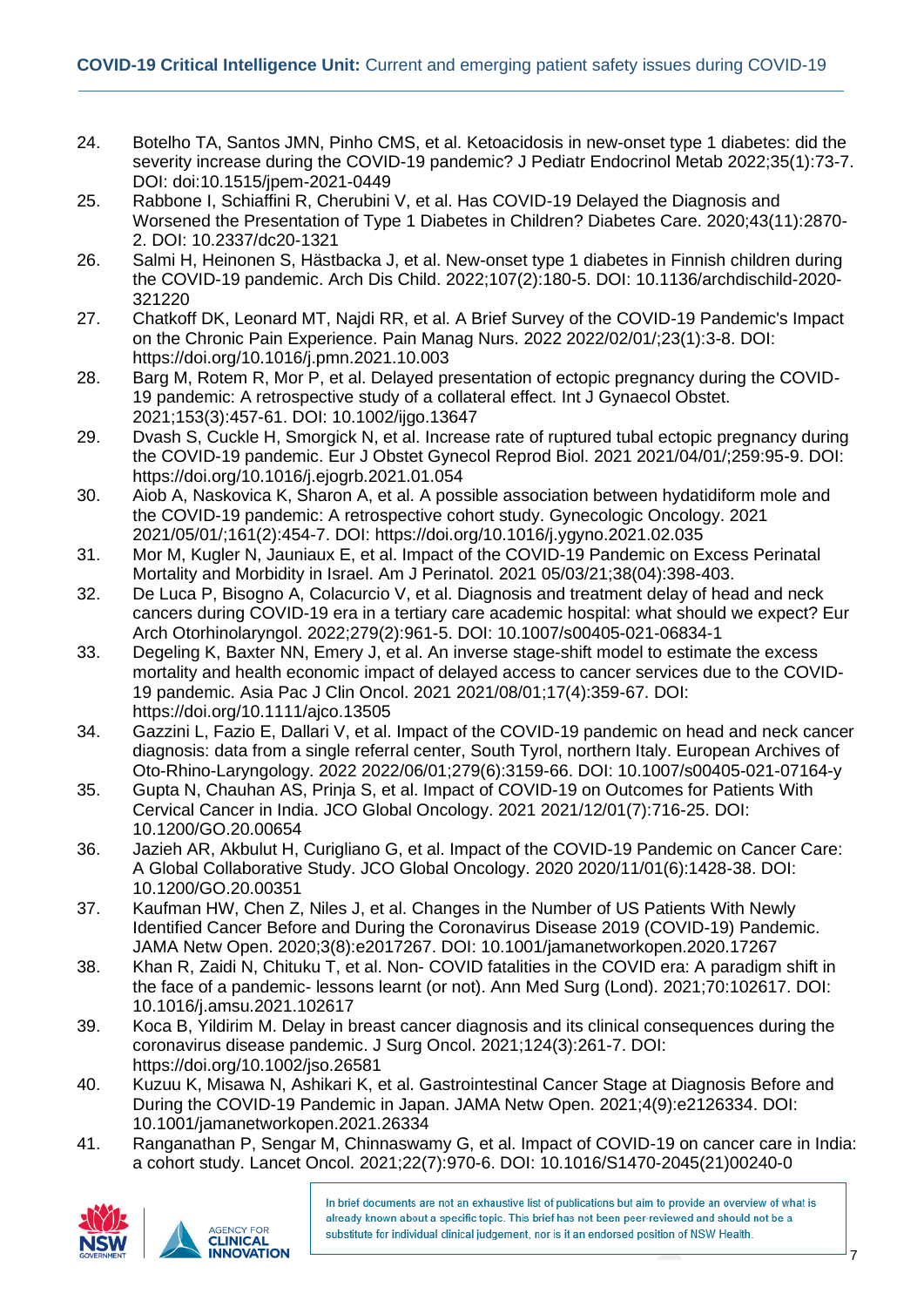- 42. Ricciardiello L, Ferrari C, Cameletti M, et al. Impact of SARS-CoV-2 Pandemic on Colorectal Cancer Screening Delay: Effect on Stage Shift and Increased Mortality. Clin Gastroenterol Hepatol. 2021;19(7):1410-7.e9. DOI: 10.1016/j.cgh.2020.09.008
- 43. Santoro GA, Grossi U, Murad-Regadas S, et al. DElayed COloRectal cancer care during COVID-19 Pandemic (DECOR-19): Global perspective from an international survey. Surgery. 2021;169(4):796-807. DOI: 10.1016/j.surg.2020.11.008
- 44. Van Haren RM, Delman AM, Turner KM, et al. Impact of the COVID-19 Pandemic on Lung Cancer Screening Program and Subsequent Lung Cancer. J Am Coll Surg. 2021;232(4):600-5. DOI: 10.1016/j.jamcollsurg.2020.12.002
- 45. Walker MJ, Meggetto O, Gao J, et al. Measuring the impact of the COVID-19 pandemic on organized cancer screening and diagnostic follow-up care in Ontario, Canada: A provincial, population-based study. Prev Med. 2021;151:106586. DOI: 10.1016/j.ypmed.2021.106586
- 46. Ward ZJ, Walbaum M, Walbaum B, et al. Estimating the impact of the COVID-19 pandemic on diagnosis and survival of five cancers in Chile from 2020 to 2030: a simulation-based analysis. The Lancet Oncology. 2021 2021/10/01/;22(10):1427-37. DOI: https://doi.org/10.1016/S1470- 2045(21)00426-5
- 47. Lynn RM, Avis JL, Lenton S, et al. Delayed access to care and late presentations in children during the COVID-19 pandemic: a snapshot survey of 4075 paediatricians in the UK and Ireland. Arch Dis Child. 2021;106(2):e8-e. DOI: 10.1136/archdischild-2020-319848
- 48. Tejera-Vaquerizo A, Cañueto J, Toll A, et al. Estimación del efecto en el tamaño y la supervivencia de los tumores cutáneos debido al confinamiento por COVID-19: modelo basado en un crecimiento exponencial. Actas Dermo-Sifiliográficas. 2020 2020/10/01/;111(8):629-38. DOI: https://doi.org/10.1016/j.ad.2020.05.001
- 49. Borsky K, Shah K, Cunnick G, et al. Pattern of breast cancer presentation during the COVID-19 pandemic: results from a cohort study in the UK. Future Oncology. 2022;18(4):437-43. DOI: 10.2217/fon-2021-0970
- 50. Peltrini R, Imperatore N, Di Nuzzo MM, et al. Effects of the first and second wave of the COVID-19 pandemic on patients with colorectal cancer: what has really changed in the outcomes? Br J Surg. 2021;108(11):e365-e6. DOI: 10.1093/bjs/znab289
- 51. Gheorghe A, Maringe C, Spice J, et al. Economic impact of avoidable cancer deaths caused by diagnostic delay during the COVID-19 pandemic: A national population-based modelling study in England, UK. Eur J Cancer. 2021 2021/07/01/;152:233-42. DOI: https://doi.org/10.1016/j.ejca.2021.04.019
- 52. Loveday C, Sud A, Jones ME, et al. Prioritisation by FIT to mitigate the impact of delays in the 2-week wait colorectal cancer referral pathway during the COVID-19 pandemic: a UK modelling study. Gut. 2021;70(6):1053-60. DOI: 10.1136/gutjnl-2020-321650
- 53. Parmar A, Eskander A, Sander B, et al. Impact of cancer surgery slowdowns on patient survival during the COVID-19 pandemic: a microsimulation modelling study. CMAJ. 2022;194(11):E408- E14. DOI: 10.1503/cmaj.202380
- 54. Sutherland K, Chessman J, Zhao J, et al. Impact of COVID-19 on healthcare activity in NSW, Australia. Public Health Res Pract. 2020;30(4). DOI: https://doi.org/10.17061/phrp3042030
- 55. Papakonstantinou NA, Dedeilias P, Samiotis I, et al. SARS-CoV-2, COVID-19 pandemic, "coronawar"… oops; something was forgotten. Cardiovascular disease is still here! The collateral damage. J Card Surg. 2020;35(9):2134-6. DOI: https://doi.org/10.1111/jocs.14791
- 56. Ramanan M, Burrell A, Paul E, et al. Nosocomial infections amongst critically ill COVID-19 patients in Australia. J Clin Virol. 2021 2021/12/01/;1(4):100054. DOI: https://doi.org/10.1016/j.jcvp.2021.100054
- 57. McIntyre CC, Prichett L, McNabney MK. Impact of COVID-19 Stay-At-Home Restrictions on Falls in One Community of High-Risk Older Adults. J Appl Gerontol. 2022 2022/05/01;41(5):1473-9. DOI: 10.1177/07334648211073607
- 58. De La Cámara MÁ, Jiménez-Fuente A, Pardos AI. Falls in older adults: The new pandemic in the post COVID-19 era? Medical hypotheses. 2020;145:110321-. DOI: 10.1016/j.mehy.2020.110321

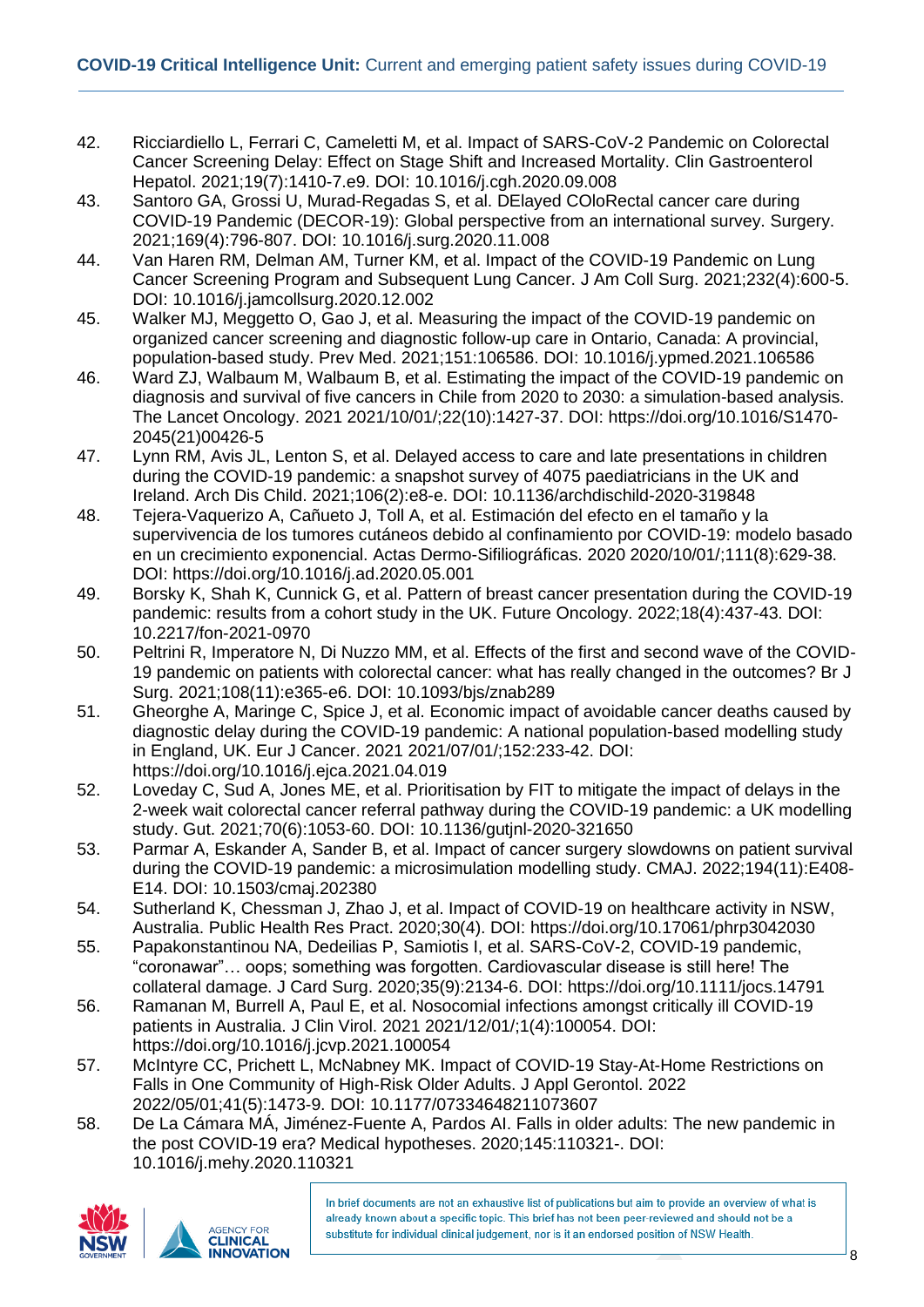- 59. Rogers MC, Wallace MM, Wheless L, et al. Impact of the COVID-19 pandemic on inpatient dermatology consult patterns at a tertiary care hospital: A retrospective cohort study. J Am Acad Dermatol. 2021;84(1):156-8. DOI: 10.1016/j.jaad.2020.09.060
- 60. Michalowsky B, Hoffmann W, Bohlken J, et al. Effect of the COVID-19 lockdown on disease recognition and utilisation of healthcare services in the older population in Germany: a crosssectional study. Age Ageing. 2021;50(2):317-25. DOI: 10.1093/ageing/afaa260
- 61. Ben-Haim G, Zabatani A, Orion D, et al. The Pandemic's impacts on patients without Covid-19 on multidisciplinary aspects in emergency medicine care. Intern Emerg Med. 2021;16(8):2261- 8. DOI: 10.1007/s11739-021-02680-5
- 62. Schirmer CM, Ringer AJ, Arthur AS, et al. Delayed presentation of acute ischemic strokes during the COVID-19 crisis. J Neurointerv Surg. 2020;12(7):639-42. DOI: 10.1136/neurintsurg-2020-016299
- 63. Fileti L, Vecchio S, Moretti C, et al. Impact of the COVID-19 pandemic on coronary invasive procedures at two Italian high-volume referral centers. J Cardiovasc Med (Hagerstown). 2020 Nov;21(11):869-73. DOI: 10.2459/jcm.0000000000001101
- 64. Naccarato M, Scali I, Olivo S, et al. Has COVID-19 played an unexpected "stroke" on the chain of survival? J Neurol Sci. 2020 2020/07/15/;414:116889. DOI: https://doi.org/10.1016/j.jns.2020.116889
- 65. Bollmann A, Pellissier V, Hohenstein S, et al. Cumulative hospitalization deficit for cardiovascular disorders in Germany during the COVID-19 pandemic: insights from the German-wide Helios hospital network. European Heart Journal - Quality of Care and Clinical Outcomes. 2021;7(4):e5-e6. DOI: 10.1093/ehjqcco/qcaa071
- 66. Snapiri O, Rosenberg Danziger C, Krause I, et al. Delayed diagnosis of paediatric appendicitis during the COVID-19 pandemic. Acta paediatrica (Oslo, Norway : 1992). 2020;109(8):1672-6. DOI: 10.1111/apa.15376
- 67. Percul C, Cruz M, Curiel Meza A, et al. Impact of the COVID-19 pandemic on the pediatric population with acute appendicitis: Experience at a general, tertiary care hospital. Arch Argent Pediatr. 2021 Aug;119(4):224-9. DOI: 10.5546/aap.2021.eng.224
- 68. Elbarbary NS, dos Santos TJ, de Beaufort C, et al. COVID-19 outbreak and pediatric diabetes: Perceptions of health care professionals worldwide. Pediatric Diabetes. 2020;21(7):1083-92. DOI: https://doi.org/10.1111/pedi.13084
- 69. Yeter DY, Dursun D, Bozali E, et al. Effects of the COVID-19 pandemic on neovascular agerelated macular degeneration and response to delayed Anti-VEGF treatment. Journal Français d'Ophtalmologie. 2021 2021/03/01/;44(3):299-306. DOI: https://doi.org/10.1016/j.jfo.2021.02.001
- 70. Valitutti F, Troncone R, Pisano P, et al. Where have all the other coeliacs gone in 2020? Road for a 2021 catch-up with missed diagnoses. Dig Liver Dis. 2021 2021/04/01/;53(4):504-5. DOI: https://doi.org/10.1016/j.dld.2021.01.008
- 71. Balakrishnan A, Lesurtel M, Siriwardena AK, et al. Delivery of hepato-pancreato-biliary surgery during the COVID-19 pandemic: an European-African Hepato-Pancreato-Biliary Association (E-AHPBA) cross-sectional survey. HPB (Oxford). 2020;22(8):1128-34. DOI: 10.1016/j.hpb.2020.05.012
- 72. Motterle G, Morlacco A, Iafrate M, et al. The impact of COVID-19 pandemic on urological emergencies: a single-center experience. World j urol. 2021;39(6):1985-9. DOI: 10.1007/s00345-020-03264-2
- 73. Min J, Ko Y, Kim HW, et al. Increased Healthcare Delays in Tuberculosis Patients During the First Wave of COVID-19 Pandemic in Korea: A Nationwide Cross-Sectional Study. J Korean Med Sci. 2022 1/;37(3):0.
- 74. Mert Doğan G, Aslantürk O. Does the COVID-19 pandemic cause late diagnosis and delay in treatment in developmental dysplasia of hip patients? Int J Clin Pract. 2021 2021/10/01;75(10):e14572. DOI: https://doi.org/10.1111/ijcp.14572